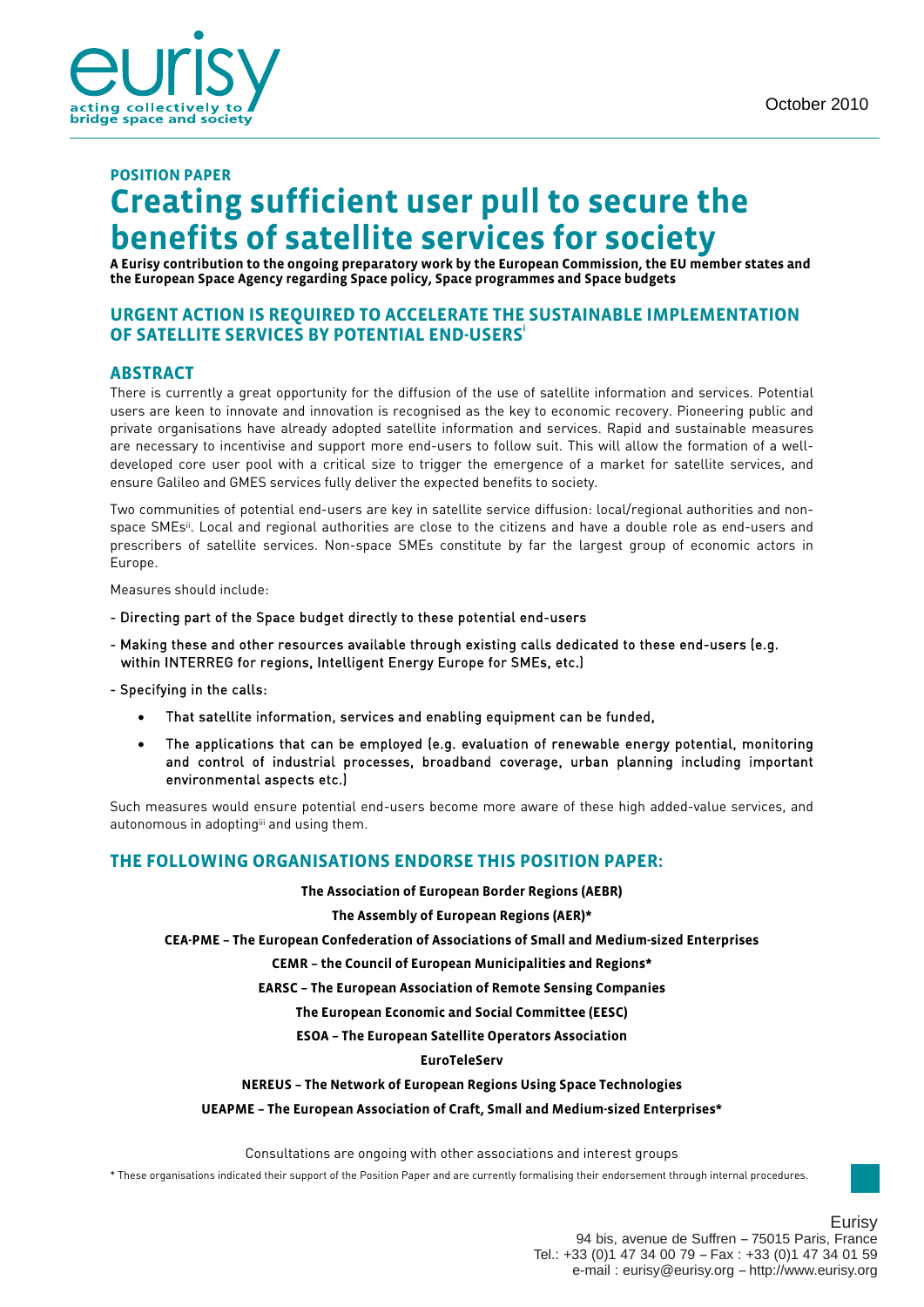### **BACKGROUND**

According to the classic definition of innovation by Joseph Schumpeter, an invention becomes an innovation only when being commercialised or successfully used. Only then will there be an addedvalue for the company, for the economy and for society.

Space, and especially services based on satellite navigation, satellite telecommunications and Earth Observation, is a highly valuable tool to implement EU policies (e.g. transport, agriculture, environment, emergency & maritime communications, broadband connectivity, etc.). This has been recognised with the large public investments in Galileo and GMES (Global Monitoring for Environment and Security), the two European programmes for development and deployment of satellite applications, alongside private investments made by satellite operators and European

# Satellite Success Stories : Public Sector

### The City of Antibes (FR) implements electric car-on-demand service

Challenge: city traffic congestion, CO2 emissions.

Solution: CitéVU, a short-distance electric car rental service. A satellite vehicletracking platform allows users to be informed, at any time, of the nearest electric car available for rent.

Result: the service encourages multimodal city transport and helps reduce fuel consumption, CO2 emissions, thus making city air healthier.

Industry. In addition, the contribution of operational satcoms will be essential in achieving the objectives of other initiatives, such as the Digital Agenda (broadband for all by 2013)<sup>iv</sup> and effective emergency communication. The benefits of operational satellite service tools should therefore be better recognised and reflected in support mechanisms for their implementation.

However, to ensure that European investments in satellite infrastructure deliver the intended benefits to the European citizens, awareness must be generated among regional and local professional potential end-users and demand for the variety of different services available, including Galileo and GMES applications, should be stimulated by providing direct support, information and incentives to communities of potential end users.

Since the establishment of the European Space Policy in 2007 much effort has been made by European decision-makers to anchor space to society. Prominent examples are the 6th Space Council of 29 May 2009v ,the GIO (GMES Initial Operations) regulation proposal adopted by the European Council on 20 September 2010vi and the GNSS Applications Action Plan adopted by the European Commission on 14 June 2010vii. The first one emphasised the usefulness of space-based applications and services for the innovation and competitiveness potential of the European economy and for its recovery. Eurisy welcomes the integration of measures strengthening the demand side of satellite services in the GIO regulation proposal, such as "measures to support take-up of services by users".

These first steps in the right direction are not yet sufficient. Support measure for the uptake of satellite services have to be extended to potential end-users.

It is therefore necessary to fully take into account local/regional public administrations and private businesses as potential final users of satellite services in the European Space Policy, Space Budgets and Space Programme. This will enable them to access satellite services, creating a strong pull from society and a sustainable market that ensures Europe's continued leadership in this strategic sector.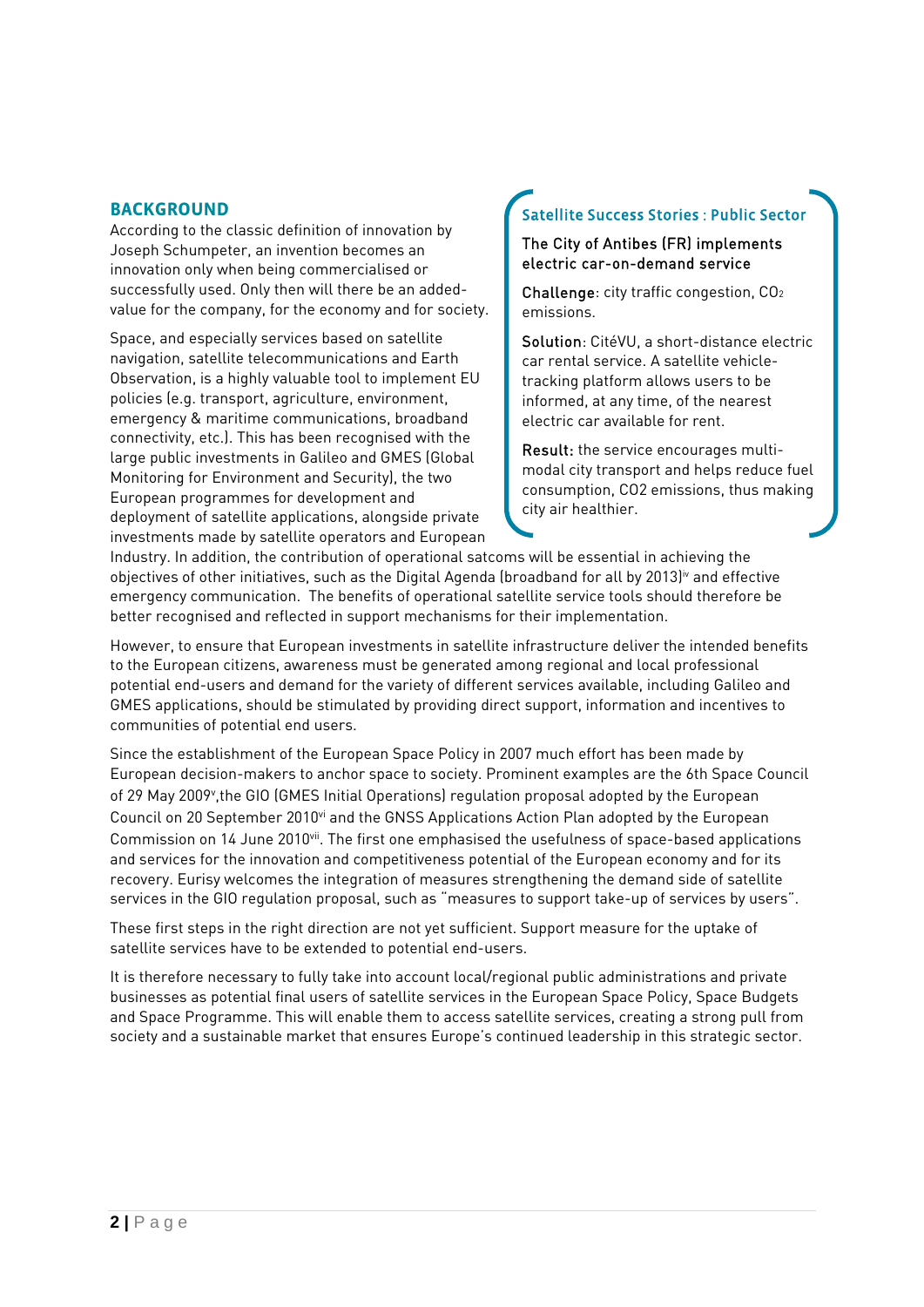### **PROPOSALS TO OPTIMISE THE TAKE-UP AND USE OF SATELLITE SERVICES BY POTENTIAL END-USERS**

Pioneering local or regional authorities, as well as SMEs, already use satellite information and services as innovative, high value-added tools for their work. However, the process of adoption of innovation can be accelerated with specific measures and incentives for end-users. Such measures should take into account some of the aspects inherent to the diffusion of innovation, as follows:

- The market mechanism can be improved. The demand for satellite information and services is underdeveloped. Sufficient demand must be created in order to generate economies of scale and further lower the entry barriers for bringing satellite services onto the market. This will ensure easier access to the services for the end users.
- Support to the supply and demand side should be symmetric. Today much emphasis is put on supporting the production (R&D) of new satellite applications. As a result, many resources dedicated to research are lost as many functional services never make it to the market. Supply/technology push is important but not efficient without demand/user pull. Both aspects of satellite service market development have to be developed symmetrically (cf. chart 1).
- Incentives are needed for end-users to engage in the service implementation process. Satellite services, in particular those based on Earth Observation, are knowledge-intensive tools that require an interdisciplinary and innovative implementation process. In order for potential end-users to engage in this process more easily, the focus should be placed on the existing costbenefit advantages of deploying and using available services, rather than on the technology. Current funding schemes (FP funds, for instance) favour the latter. End-user dedicated funding schemes would allow them to explore the advantages of the technology in a relevant way for them and their professional context, knowing that technology in itself is a small criterion in the evaluation of innovation by the end users.
- Covering the initial costs associated with change is an incentive for the potential end-users. Adopting knowledge-intensive services implies not only financial investments to cover cost of use, but also the costs of organisational change, such as integration with existing tools, organisational reshuffle, human resource training or the need to complement existing jobs with higher-skilled ones. Targeted funding could help remove some of these non-technological challenges for the end-users.



Chart 1: Support to supply and demand leading to market development should be symmetrical

(c) Eurisy 2010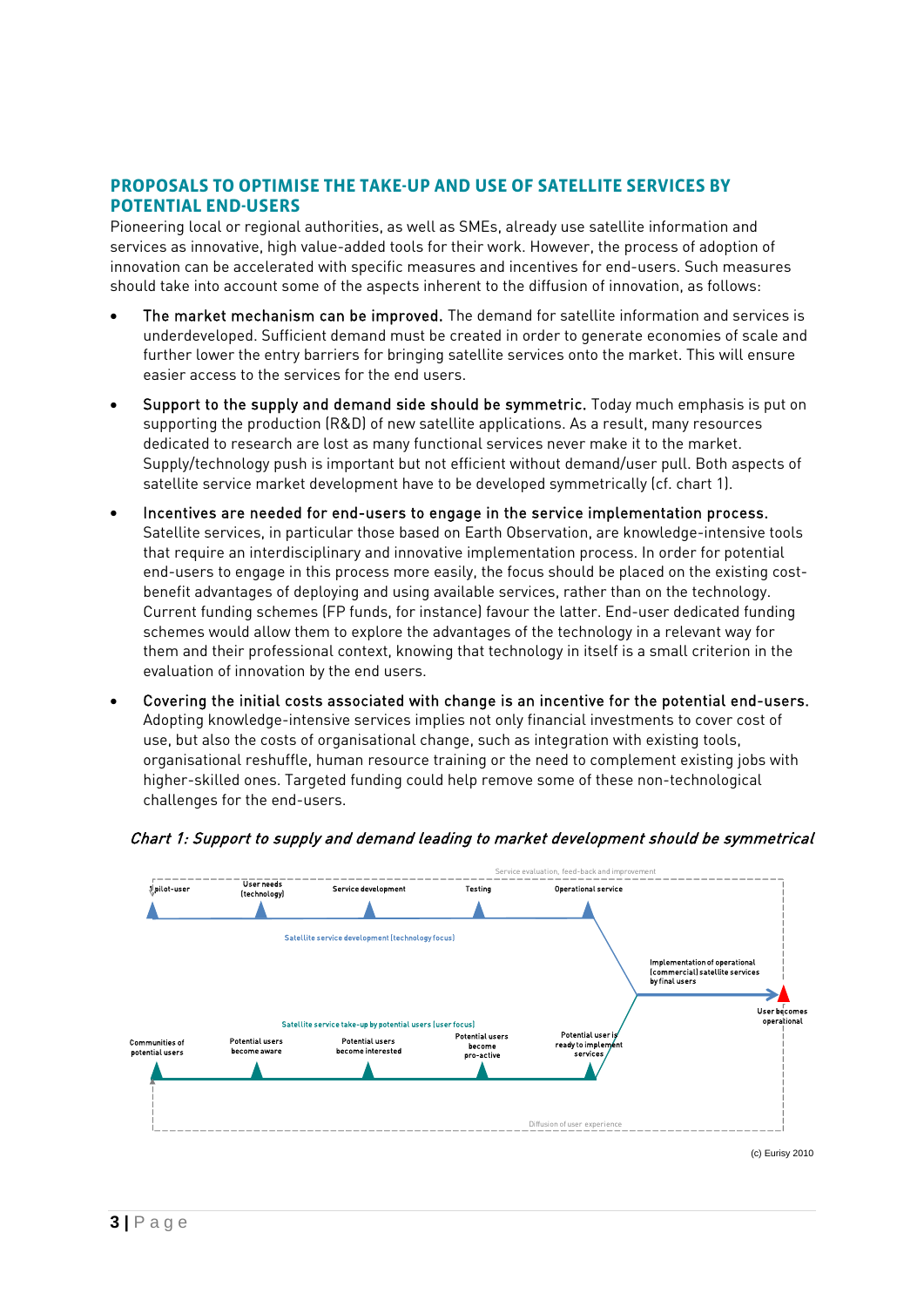More potential end-users should be informed of the benefits of satellite solutions. Although investments in space programmes such as Galileo and GMES are significant, a lot of the intended beneficiaries – policy- and decision-makers and practitioners – are yet unaware of the satellite solutions available to them and of the fact that satellite infrastructure is already in place ready to deliver services without an obligation to invest in new satellites. In addition, persisting misconceptions about satellite services as expensive, inadequate or as 'disproportionate solutions for local issues' etc., prevent end-users from exploring their benefits.

### **SUFFICIENT POTENTIAL END-USERS MUST BE PUT IN THE DRIVING SEAT, TO TRIGGER USER PULL FOR OPERATIONAL SERVICES AND ENSURE THE CREATION OF A SUSTAINABLE MARKET**

 The EC, as the maître d'ouvrage of Galileo and GMES, has a responsibility to take measures to strengthen demand on a European scale and ensure they become sustainable and deliver benefits to society.

Large public investments are being made in Galileo and GMES, the infrastructure and in the development of downstream services via European funds (FP7, CIP etc.) and other mechanisms (e.g. European Satellite Navigation Competition). To ensure the success and sustainability of Galileo and GMES, strengthening demand for GNSS, EO and integrated applications using satellite communications are necessary. On the basis of Article 189 TFEU, such measures should be taken to avoid fragmented or uncoordinated actions by Member States and to create synergies with European innovation policy.

 It is recommended that the EC, ESA and Member States provide direct support and incentives to the potential end-users (in particular local and regional authorities and SMEs) so they can appropriate satellite information and services more easily.

The GIO regulation proposed measures to support take-up of the services are mainly directed at supporting the offer (service production) side of the market through the

# Satellite Success Stories: Private Sector

#### Maveric (IE) adds precision and efficiency to construction business

Challenge: during the boom in the civil construction sector, Maveric needed to gain a competitive edge without cutting prices in this traditional, yet highly competitive sector

Solution: global positioning systems (GPS) provide millimetre-accurate coordinates of working sites in 3D digital maps. This information is linked directly to the earthmoving equipment which is computercontrolled for better precision and to avoid damage to infrastructure.

Result: Maveric delivers more efficiently and to higher standards. The company has received several recognised safety and quality certifications, which positively influences customer trust.

"development of downstream sector", or the "implementation of technical interfaces adapted to the specific user environment". This approach does not take sufficiently into account the demand side of the satellite service market.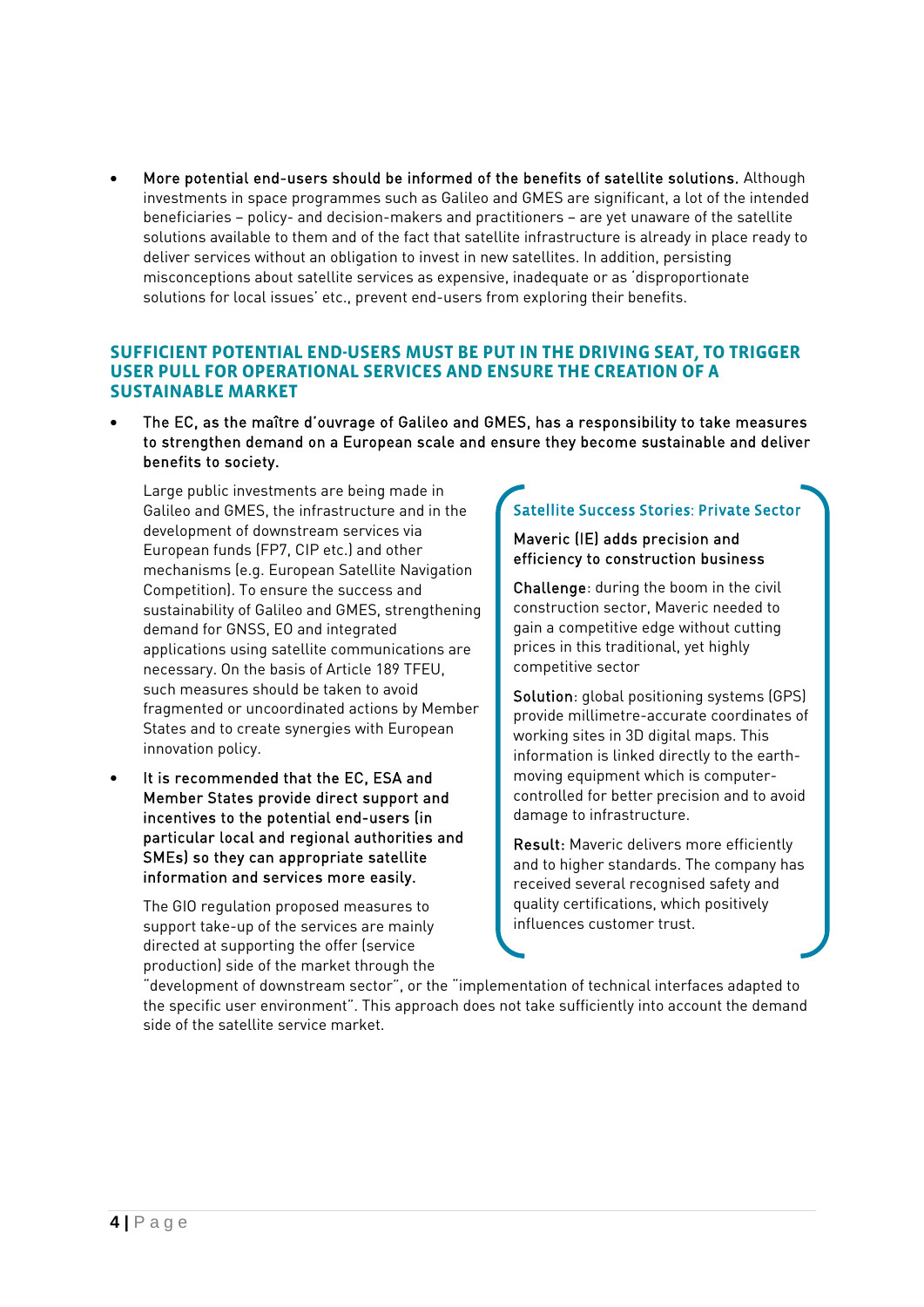European associations of potential end users (local/regional authorities, SMEs) recommend, to the EC, ESA and Member States, the following actions to strengthen their capacity to benefit from satellite services:

 Support and incentives should be directly aimed at potential end users to encourage public administrations, private businesses, associations, NGOs etc to become proactive in taking up and using satellite services.

To trigger user pull, potential end-users must be empowered to become proactive in implementing and using satellite services. Overcoming initial implementation challenges and costs for the potential end-user should be made possible through funding by public authorities and in particular by the European Union. Potential end users' needs should be better taken into account when setting up concrete measures aimed at ensuring the sustainability of Galileo, GMES and of satcom services. Support mechanisms should be in particular targeted at potential final users through their support structure at regional level, (e.g. regional innovation agencies and regional development agencies).

 Part of the future space budget should be consecrated directly to potential end-users for the deployment and use of satellite services to deliver on key policy areas identified under the EU 2020 Strategy via existing thematic EC calls specifically designed for end-users (e.g. Intelligent Energy Europe (IEE), Structural funds (INTERREG), etc.)

End user funding schemes, supporting the take-up of operational services independently of technological development, should complement existing R&D funding schemes. Embedding space budget resources in existing user funding schemes such as IEE, INTERREG etc. will ensure that this support is sufficiently accessible and integrated in the potential endusers' professional context. Such funding processes enable a co-decision about budget distributions by the beneficiaries of the proposed satellite services and, thus, provide a means to really place users in the driving seat.

# Satellite Success Stories: Private Sector

#### Re-inventing business: Hyotypaperi, Finland

Challenge: as its paper-production business began to stall in the 90s, Finnish SME Hyotypaperi had to re-profile and entered the wood recycling business.

Solution: : the new business uses satellite navigation and information systems to monitor wood residue storages, and to manage machinery and logistic contractors from the forest to the recycling factory Result: increased MWh content per truck load of wood residue; streamlined work process; easy reporting of compliance with environmental regulations, based on the electronic logging of all operations.

The possibility of financing satellite services via these calls should be explicitly mentioned to the potential end-users, as well as the areas where operational satellite services provide viable solutions.

Funding should be designed in a way that particularly encourages SMEs and their natural partners on regional and local level to engage in the use of satellite services. Furthermore, measures should be taken to ensure that other specific calls aimed to encourage the uptake of satellite services, such as the innovation vouchers for GNSS technology in products and services planned for 2011, focus exclusively on the take-up of fully operational services and does not drift to R&D.